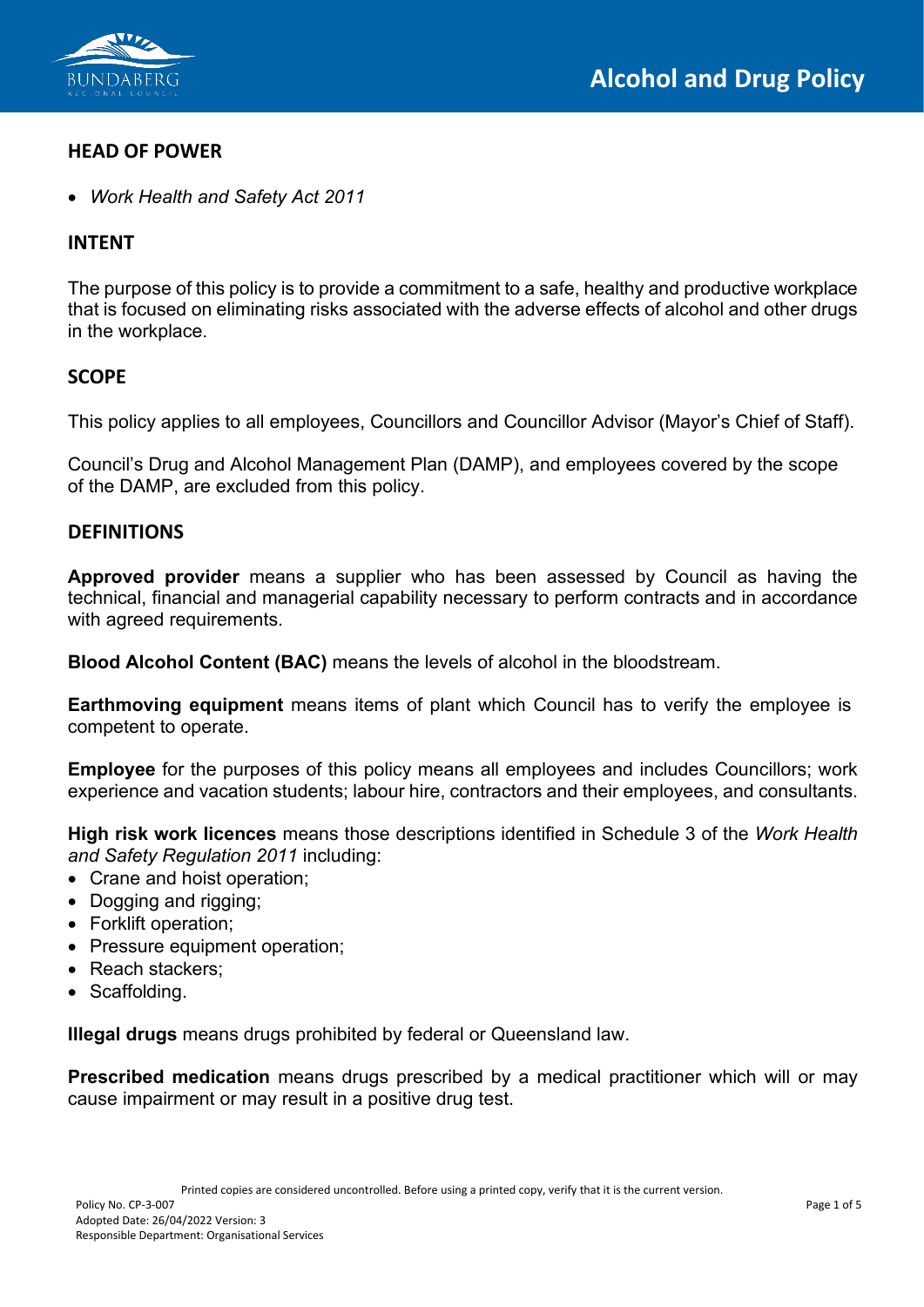

**On-call employees** means those who are rostered to be available to attend work or work remotely outside normal working hours and are paid an on-call allowance.

**Random testing** means ad-hoc testing of 10% of employees over a 12 month period.

**Random timing testing** means testing of 100% of employees who undertake high risk work, as defined by this policy, over a 12 month period.

**Traffic Controller** means employees issued with a traffic controller licence by Department of Transport and Main Roads.

**Work hours** means any time where an employee is undertaking work for work purposes and claiming remuneration, including time where the on-call allowance is being received, or where the Council employee is representing or acting on behalf of Council, including conferences and/or training.

**Workplace** means all locations where work is performed by employees.

# **POLICY STATEMENT**

This policy establishes standards for all employees which:

- ensure employees experiencing difficulties with prescribed medication, alcohol or drugs have access to external services and support.
- protect employees and the public from injury caused by a Council employee who is at risk of impairment from prescribed medication, illicit drugs and/or alcohol during work hours.
- maintain all employees right to privacy, confidentiality and dignity in respect to any aspect of this policy and associated procedures.
- protect Council assets and equipment from damage or misuse caused by a Council employee who is at risk of impairment from prescribed medication, illicit drugs and/or alcohol during work hours.
- ensure employees representing Council at external functions demonstrate behaviour in order to protect the reputation of Council.

#### **1. Prescribed medication**

Council recognises that from time to time employees may need to take prescription medication in order to treat an illness or injury. Prescribed medication may have side effects that reduce an individual's ability to perform their duties safely and these side effects are usually listed on the medication packet.

Employees should ask their medical practitioner if the medication will affect their ability to do their job safely and must inform their immediate Manager/Supervisor as soon as possible of any side effects which may impact on their ability to undertake their job safely.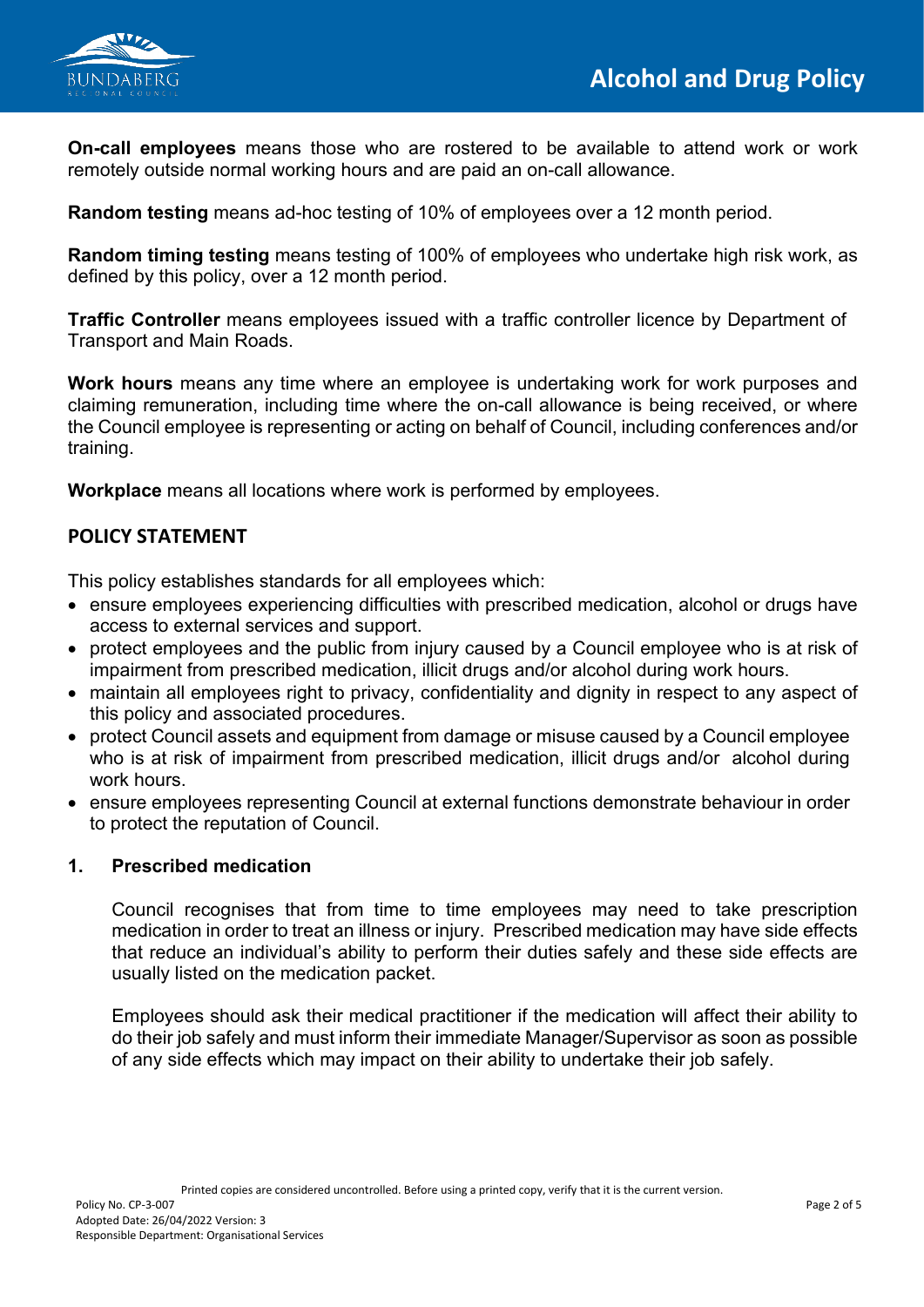



# **2. Alcohol limits**

The maximum limits for alcohol levels for employees whilst on duty are:

- 0.00g/100mls BAC for employees engaged in classes of high risk work and plant operations, including:
	- a) Truck/bus/tractor drivers operating a vehicle that requires a light rigid, medium rigid, heavy rigid, heavy combination and multi-combination licence.
	- b) Plant operators operating any high risk plant that requires a certificate/licence issued by Workplace Health & Safety Queensland.
	- c) Plant operators operating earthmoving equipment which are front end loaders, backhoes, skid steer loaders, excavators, dozers, road rollers, scrapers and graders regardless of engine capacity.
	- d) Traffic controllers.
	- e) Local Laws and Land Protection employees.
	- f) Employees who may be required to use firearms whilst undertaking their work.
	- g) Theatre Technicians at Council's Moncrieff Entertainment Centre.
- Less than 0.05g/100mls BAC for all other employees including employees who are rostered on-call (unless they may be required to undertake high risk work in responding to a call-out), regardless of whether they are re-called to work or need to work remotely.

### **3. Drugs**

The use, possession, distribution, purchase or sale of illegal drugs, during work or on Council premises, is prohibited. This conduct is grounds for disciplinary action and referral to the Queensland Police Service (QPS).

The use, possession, distribution, purchase or sale of prescription medication, in a way which is inconsistent with the authorised usage and causes or may cause impairment, during work or on Council premises, is prohibited. This conduct is grounds for disciplinary action and referral to QPS. Employees will be asked to identify any prescription medications which may be detected or affect the results of a drug test prior to testing.

Should employees be convicted for the use, possession, distribution, purchase or sale of illegal or controlled drugs, Council reserves the right to review their suitability for ongoing employment and will consider the matter on a case by case basis.

### **4. External support for coping with alcohol and drug use**

If employees would like professional assistance in dealing with alcohol and/or drug use, they can contact a member of the Human Resources team to arrange a referral to the Employee Assistance Program.

Employees can receive up to five sessions with a qualified counsellor. The cost is met by Council. Details of the counselling sessions and the content of the discussions remain confidential between the counsellor and the employee.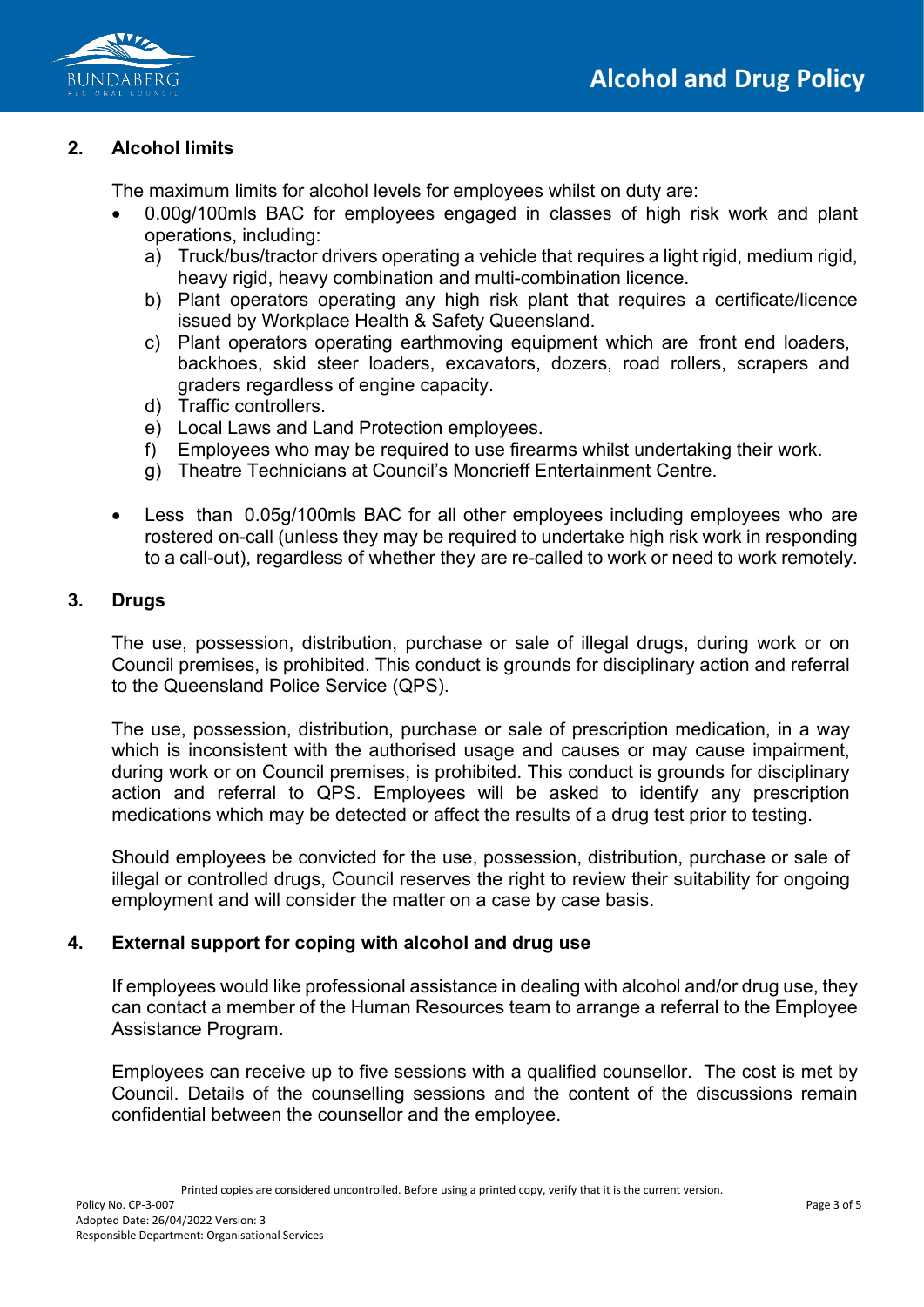



A Manager/Supervisor may wish to offer the Employee Assistance Program to an employee to provide external, professional support. The Manager/Supervisor can contact a member of the Human Resources team to arrange for the referral.

### **5. Testing Triggers**

Council may direct employees or potential employees to participate in testing for alcohol and drug use in the following situations:

- a) Pre-employment.
- b) Post-accident/incident.
- c) Reasonable concern.
- d) Random testing.
- e) Random timing testing.

A number of testing methods will be used including breath and oral/saliva testing.

#### **5.1 Refusal to test**

Refusal to provide a sample for either an alcohol or drug test is grounds for disciplinary action.

### **5.2 Adulteration, contamination and/or substitution of specimens**

Employees who alter, deliberately contaminate, or substitute, or attempt to alter, deliberately contaminate or substitute specimens will be subject to disciplinary action.

Applicants for employment with Council who alter, deliberately contaminate, or substitute or attempt to alter, deliberately contaminate, or substitute specimens will not be offered employment.

#### **6. Education**

Training is available to all employees to explain this policy and raise awareness about the external support available to them to deal with alcohol or drug use.

### **7. Confidentiality**

In all cases, Council will respect the individuals' privacy especially where matters regarding medical and personal information are involved. Information provided to Council by any employee regarding their prescription medication will be safeguarded to protect the privacy of the individual.

An employee's medical and personal information is confidential and will generally not be disclosed to another party except where a disclosure is:

- a) necessary in the course of official duties as per Council's Employee Code of Conduct; or
- b) made with the consent of the individual to whom the information relates; or
- c) otherwise permitted or required under relevant legislation.